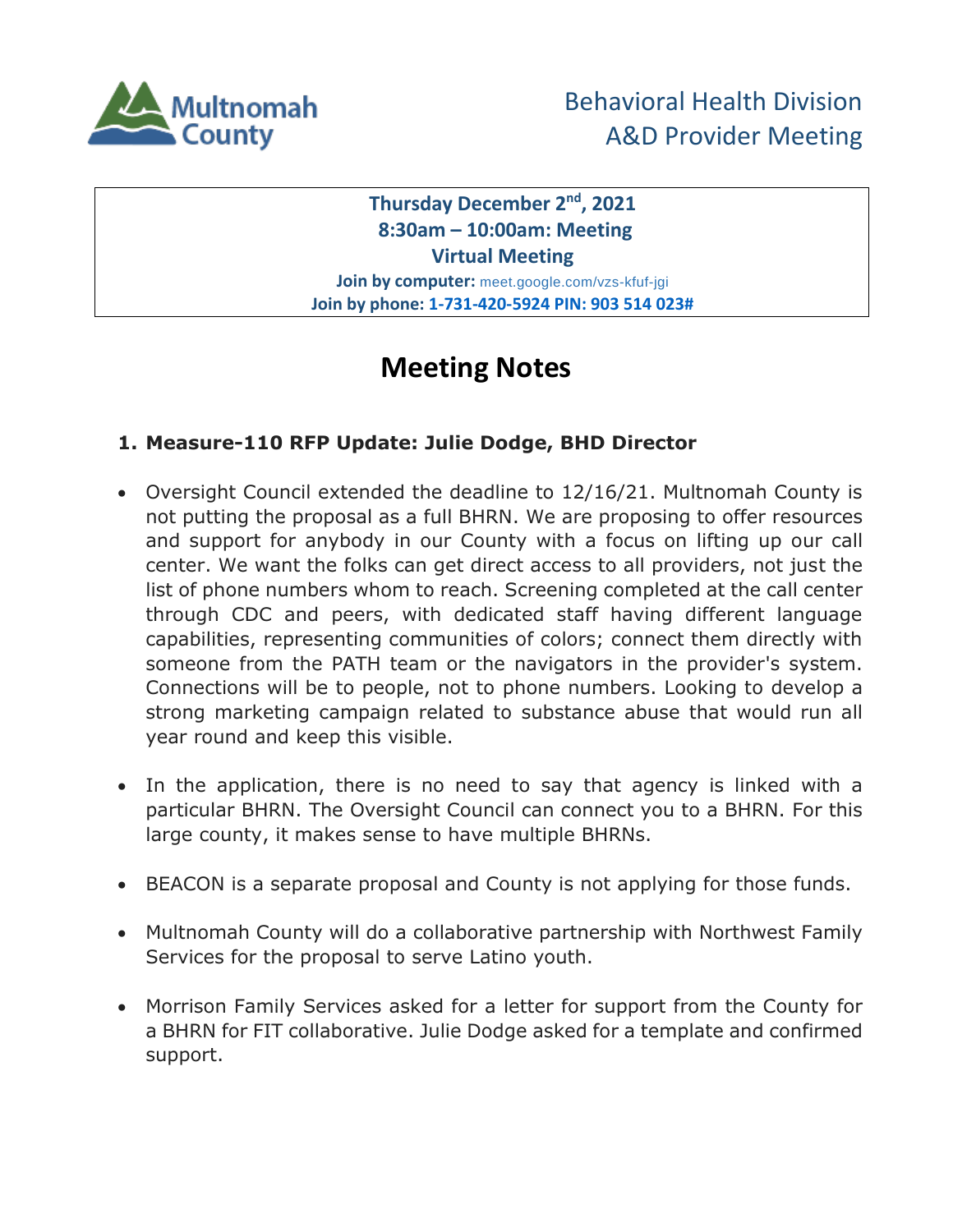- Julie also spoke about the workforce and suggested building your budget to what it costs to do services. Build budgets to cover all your personnel costs, supplemental costs, benefits, overhead.
- Feel free to reach out to Julie Dodge and Frederick Staten for any additional clarifications to BHRN.
- Substance use is up in the County. In a time of social stress, people use and we are seeing long-term results. Data is showing that meth overdose is nearly twice, what it was. It was asked if there is a group of people that wants to be part staring a conversation of how we can better integrate all of our resources to be more effective. 1) Couple people who would like to get together and plan how we might have a conversation; 2) if there are more to participate and do some work session, some brainstorming together.

Following participants volunteered to participate:

Julia Mines - Miracles Club [\(julia@miraclesclub.org\)](mailto:julia@miraclesclub.org)

Christin Anderson – VOA [\(ChristinaA@voaor.org\)](mailto:ChristinaA@voaor.org)

Jessica Macklin – Treatment Services NW [\(Jessica@nwtreatment.com\)](mailto:Jessica@nwtreatment.com)

Kitty Martz - VPGR [\(kitty.m.cgrm@gmail.com\)](mailto:kitty.m.cgrm@gmail.com)

Belinda Kjensrud– Morrison Child and Family Services [\(belinda.kjensrud@morrisonkids.org\)](mailto:belinda.kjensrud@morrisonkids.org)

Linda May Wacker - Morrison Child and Family Services [\(lindamay.wacker@morrisonkids.org\)](mailto:lindamay.wacker@morrisonkids.org)

Amee McFee – 4D [\(amee.mcfee@4drecovery.org\)](mailto:amee.mcfee@4drecovery.org)

Carolyn Haats - DDA [\(carolynm@ddaoforegon.com\)](mailto:carolynm@ddaoforegon.com)

Barb Seatter – Lifeworks NW [\(barb.seatter@lifeworsnw.org\)](mailto:barb.seatter@lifeworsnw.org)

# **2. Other Business**

The agenda has been shifted to continue the momentum of discussion of needs and challenges that are experienced by the providers. Frederick asked what is going well, in what areas can we do to provide better support or provide better collaboration with partners in the community?

- We need to break down the system, to avoid staying in the conversation, put the people first and put the people we served first.
- The bureaucratic layer is so thick, especially for a small organization.
- Communication needs to be clearer and we need to move from conversation to how we operationalize the conversation that we have.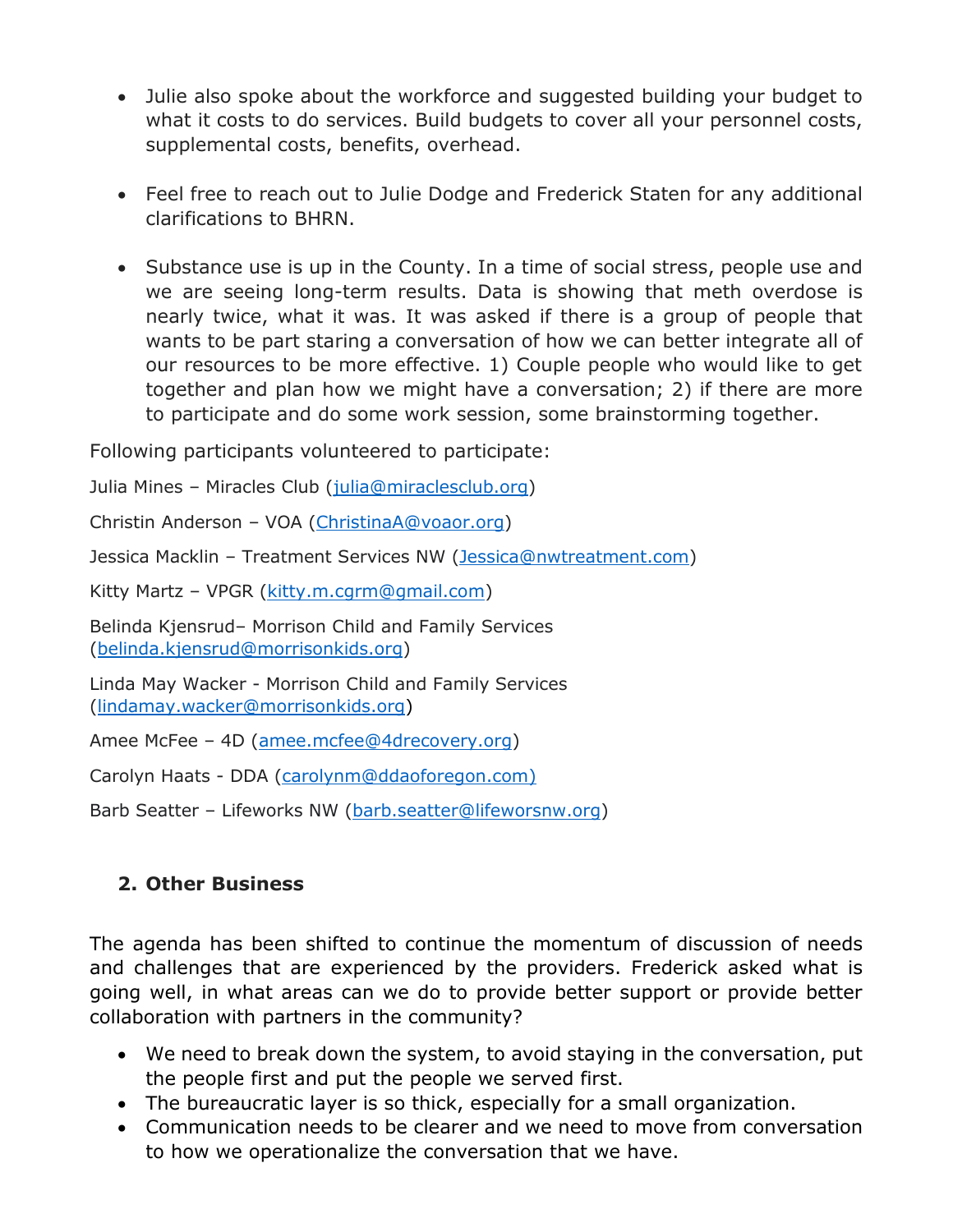- Lack of employment, how a system can address workforce shortage and avoid overtime of the current staff, which leads to burnout. When you cannot provide staff, services and infrastructure have to be shrunk. How we are going to address the long-term impact of the lack of applicants in the workforce among all of us?
- Train employees on self-care. Intentional recruiting people of color.
- How we are as a system held accountable so that these conversations are not continuing to be circular?
- Work with the County to have more proactive about what is already in place and the County processes (contract renewal and execution). We could use a specialized person at the County that could help organizations get grants, etc.

# **3. Current Provider Needs & Challenge**

COVID impact meeting - Attendance has been dropping off? Is this meeting still useful? What would work for folks?

- Safe and good meeting, shared updated information on changes in regards to the COVID, PPE needs
- Helpful to connect, share information, learn about events, helps to get PPE needs met
- Bi-weekly frequency works well
- Goods information comes from this meeting; after advertising at the meeting vaccine events has been more attended
- It would be beneficial to have a BIPOC peer mentor meeting in the County. Addictions team volunteer to support meeting administratively.

# **4. Program Spotlight: Volunteers of America (VOA)**

• Home-Based Recovery (HBR): IOP and Supported Housing

Flyers are attached to the meeting notes email. See the contact sheet for each house contact.

Charles Hanset - Housing mentor manager from VOA: Please reach out with any questions. Contact me if you know someone who needs services [\(chanset@voaor.org,](mailto:chanset@voaor.org) phone 503-334-7620).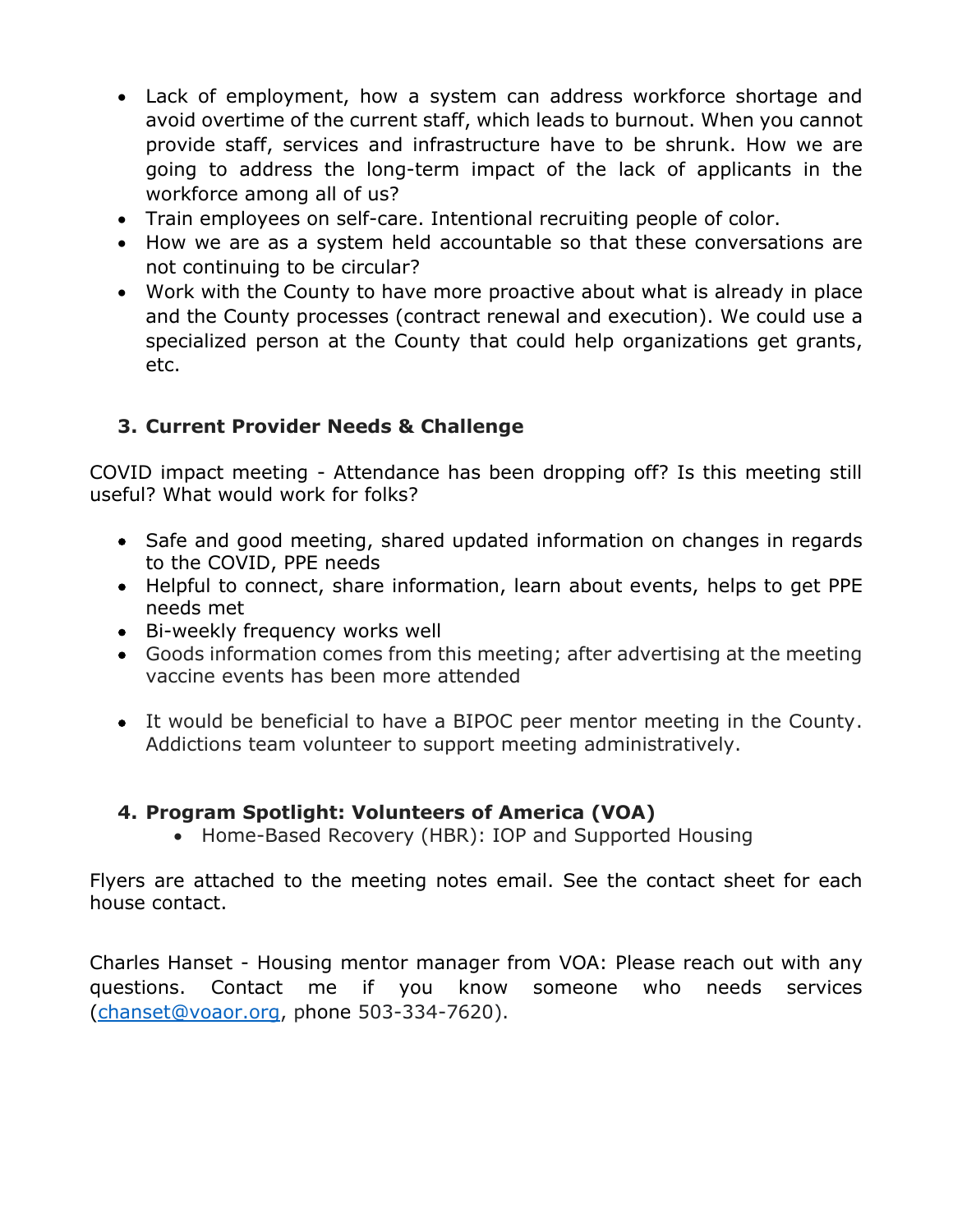# **5. Updates**

### **FY23 County Budget Overview**

- We want to ensure you all understand our county budget cycle since we often get funding requests throughout the year.
- The program areas start to work on their budgets in DEC and JAN.
- This process usually ends in early FEB when county divisions and departments have to wrap up with their submissions.
- Commissioners typically start to hold community forums and budget hearings in May.
- We do Contract Renewals beginning in MAR.
- All of this planning is for the fiscal year that will start on July  $1<sup>st</sup>$ .
- We want you to be aware of this process because while you can always request changes to your contracts at any time throughout the year, between now and JAN is really a great time to let us know about funding requests/proposals for new services for FY23.

### **OHA State Funding in current FY22 provider contracts**

 Starting this past January, our large state-county Behavioral Health (CFAA) contract switched from a 2-year agreement to a calendar year agreement (JAN-DEC) that now straddles two county fiscal years.

Impact:

- If you have this state funding in your contracts, you will see in FY22 that the funding is broken into two periods JUL-DEC and JAN-JUN.
- Since, 1/1/22 starts a new state annual contract, the funding in your contracts for JUL-DEC **will NOT be able to be carried over** to the second period of JAN-JUN.
- Therefore, if you know you will not utilize all your funding for JUL-DEC or if you know you will over-utilize this funding, let us know ASAP. Our goal is to keep precious dollars in this county and adjust contracts to ensure you are able to meet the demand for your services.

#### **Monthly invoice reminder**

- Given our state-county contract, it is critical that we get your monthly invoices in on time. They are due per your contracts on the 20<sup>th</sup> of each month for expenses incurred the previous month.
- As of today, we should have received all provider invoices for JUL, AUG, SEPT and OCT.

• Some of you with Cost Reimbursement services submitted annual budgets to us and we are still working to approve all of those budgets. This should not delay your submission of monthly invoices. We can do any needed adjustments on a later invoice if that is needed.